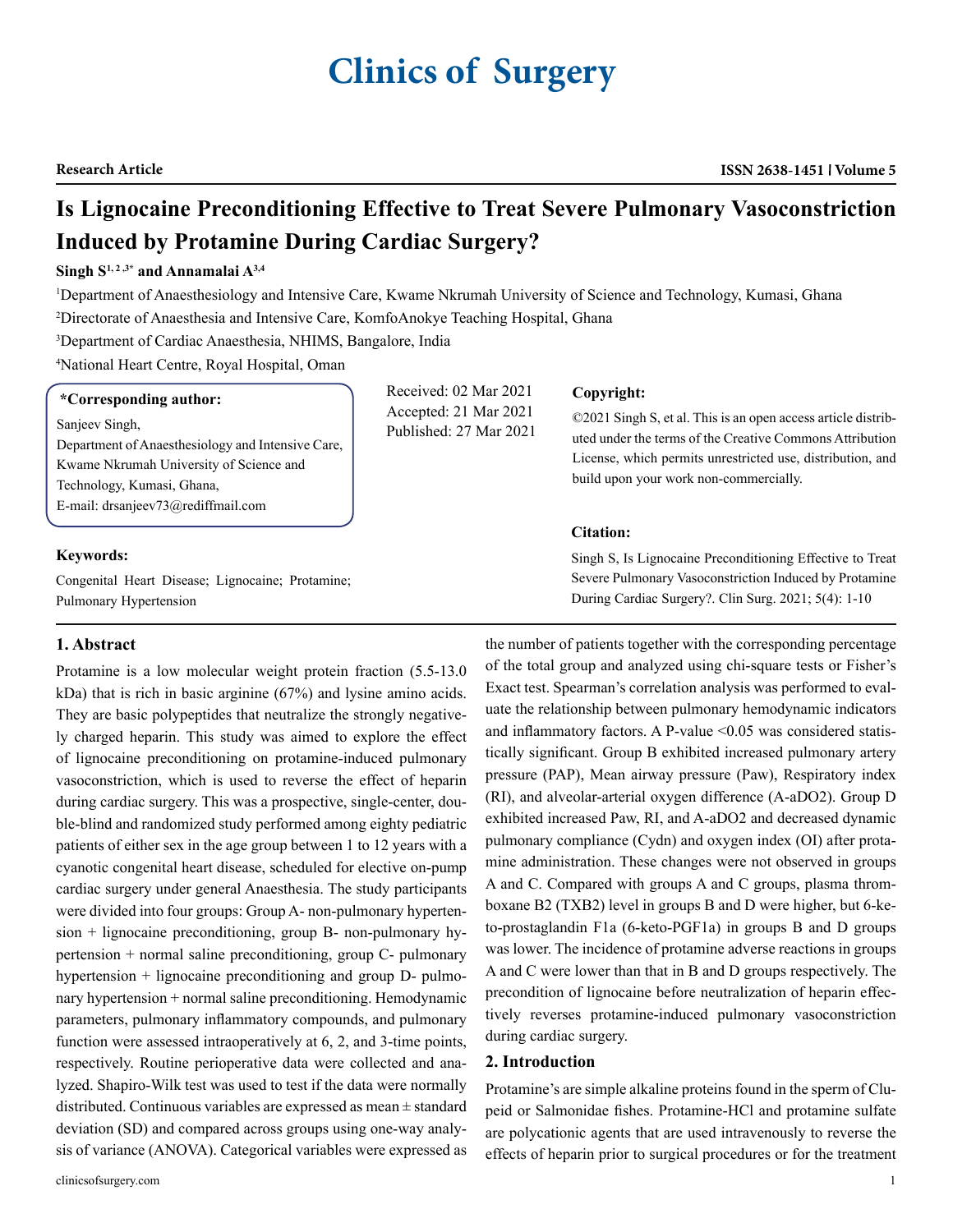of heparin overdose. When administered intravenously protamine interacts with the polyanionic heparin to form a neutral charge 1:1 complex, which isolates heparin from anti-thrombin III, and leads to the loss of its anti-coagulating properties. Therefore, protamine has been often used in cardiac and other surgeries to confront anticoagulating heparin [1].

However, protamine causes adverse hemodynamic effects such as systemic hypotension, and catastrophic pulmonary vasoconstriction [2]. Also, its interaction with the peptides on the surfaces of the vasculature and blood cells. It triggers the release of a wide variety of vasoactive compounds and inflammatory mediators [3]. Even though the detailed mechanism of this interaction of protamine with immunoglobulins and the activation of the complement system remains unclear [4]. It causes a vast variety of adverse effects varying from 1.6% to 10.7%, including mild hemodynamic instability, severe pulmonary vasoconstriction, Pulmonary Artery Hypertension (PAH), hypoxemia, life-threatening anaphylactic incident, fatal cardiovascular collapse, and death [5, 6]. Regardless of the poor therapeutic index, with risk factors for life-threatening events, protamine remains the mainstay drug for heparin neutralization in cardiac surgery.

The study by Guan Z et al. reported an incidence rate of 1 per 832 cases of severe pulmonary vasoconstriction from 2012 to 2016 at their center in 2018 [7]. Dilating the pulmonary artery and decreasing the pulmonary artery pressure (PAP) is a critical treatment of this complication. A few case reports described the use of Prostaglandin E1 [8] and nitric oxide [9] to decrease PAP in this condition. There is a paucity of literature on this topic, a systemic research needs to be carried out to disclose the evidence-based knowledge concerning pulmonary vasoconstriction induced by protamine.

Lignocaine is the most commonly used local anesthetic in clinical practice. In addition to blocking the inhibitory effects of the nerve signal, lignocaine has a regulatory function in the immune system, which has been proven to be beneficial in multi-links of inflammatory response. Due to its significantly anti-inflammatory characteristics, lignocaine can alleviate acute lung injuries caused by various reasons [10, 11].

To the best of our knowledge, no systemic research has been published to discuss the value of lidocaine in the treatment of severe pulmonary vasoconstriction induced by protamine during the repair of congenital heart disease. To address this relative lack of information, we performed this prospective clinical study to provide a theoretical basis for clinic drug use.

#### **3. Materials and Methods**

This study was undertaken after obtaining institutional ethical approval by the Committee on Human Research Publications and Ethics (CHRPE). The nature of the study was explained to all the parents/ guardians of pediatric patients included in the study and written informed valid consent was taken from the parents / guardian of the patient on the separate consent form. The study population consisted of ASA physical status I and II, pediatric patients of either sex in the age between 1 to 12 years with a cyanotic congenital heart disease scheduled for elective cardiac surgery requiring CPB. All of them received protamine to reverse heparin anticoagulation.

**3.1. Study Design:** This study was a single-center, prospective, randomized, and double-blinded clinical comparison study. The Sample size for the study was eighty generated using a sample size calculator. The study participants were randomly divided into four groups by a computer-generated randomization table, if fulfill the study criteria. Person A involved in the randomization process, Person B prepared the study drug, whilst Person C was responsible for the patient's intraoperative and Intensive Care Unit (ICU) records. Person A, C, and the patient were kept unaware of the study drugs to enable double-blinding.

**3.2. Inclusion Criteria:** The study was conducted in pediatric patients of both genders, age 1 to 12 years, belonging to ASA grade I and II undergoing elective, a cyanotic congenital heart disease surgery requiring a Cardio-Pulmonary Bypass (CPB) under general Anaesthesia.

**3.3. Exclusion Criteria:** The exclusion criteria for the study included parents with cyanotic heart disease/guardian refusal on behalf of the patient, patients less than 1 year and more than 12 years, history of protamine allergy, preoperative respiratory disease, preoperative hemodynamic instability, emergency surgery, abnormalities found in the lung, liver, and kidney, and coagulation function, patients with infection, respiratory and circulatory accidents occurring during Anaesthesia induction.

**3.4. Preoperative Preparation:** The day prior to surgery all patients underwent a pre-anaesthetic evalu-ation with special consideration to elicit any new complication as well as review previous anaesthetic history and drug sensitivity. All preoperative routine investigations rechecked. All procedures were explained to the patients/ guardians. Patients were fasted as per hospital protocol prior to surgery.

**3.5. Anesthetic Protocol:** After patient identification, a short preoperative history was taken, clinical examination, and routine investigations were rechecked in all patients. After arrival to the operating room, oxygen saturation in 4 limbs was checked without oxygen, Children were pre-medicated with injection (inj.) Midazolam 0.5 mg/kg and inj. Ketamine 5 mg/kg along with inj. Glycopyrrolate by oral route. The children over 5 years of age received inj. Midazolam 0.03 mg /kg and inj. Ketamine 0.5 mg/kg IV or inj. Ketamine 5 mg/kg IM, children were monitored by the electrocardiogram, pulse oximetry, and arterial pressures. The induction of Anaesthesia was performed with opioids (inj. Fentanyl 10 ug/ kg) and benzodiazepines (inj. Midazolam 0.1mg/kg). Inj. Pancu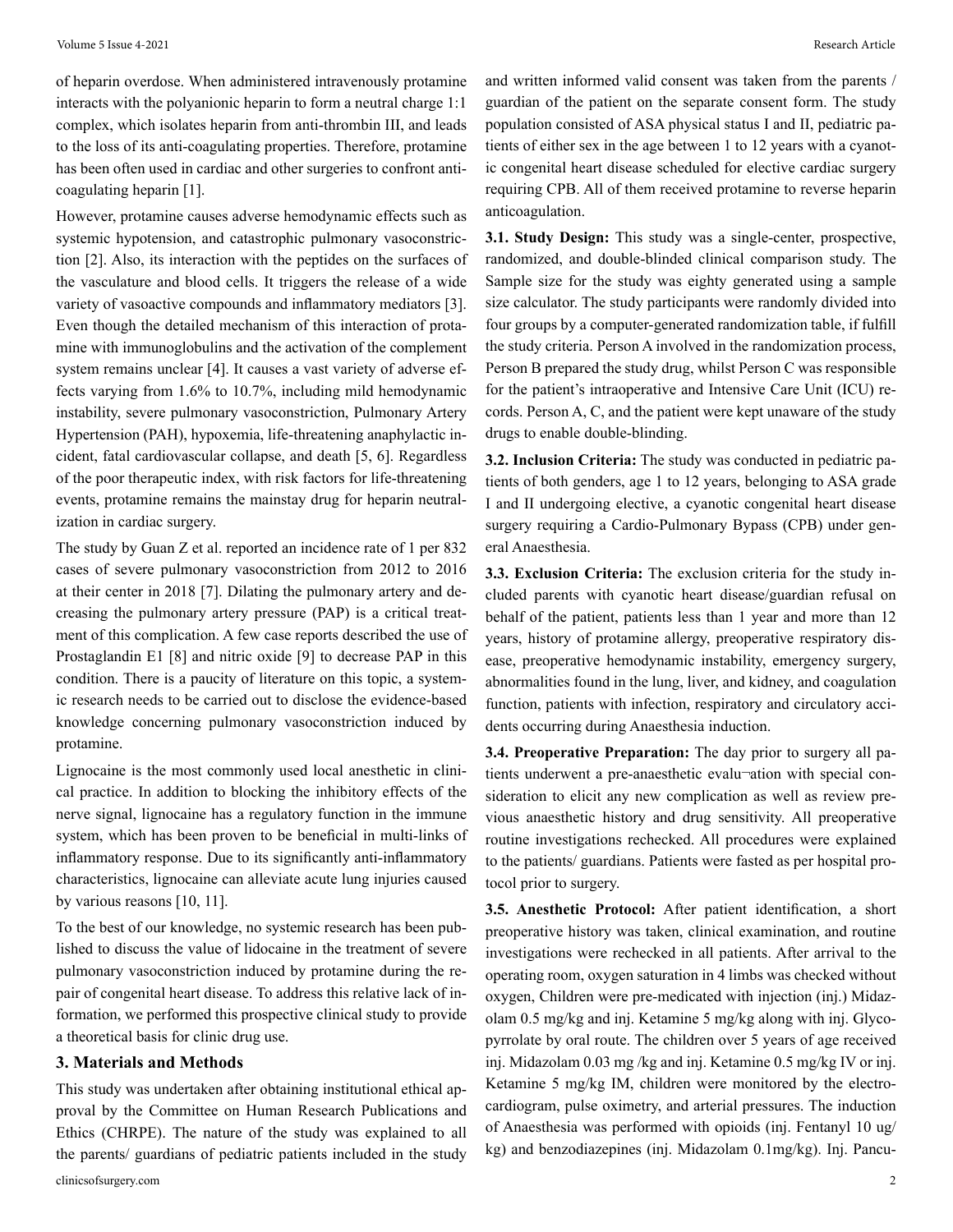ronium (0.1mg /kg) was used as a muscle relaxant, intubation was performed after adequate muscle relaxation with Pancuronium. In all children, additional monitoring included central venous pressure, rectal and nasal temperatures. Anaesthesia was maintained with an infusion of inj Midazolam 0.02 mg/kg/hr and inj. Fentanyl 2 ug/kg/hr.

After a standard median sternotomy procedure and heparinisation with a bolus dose of 3 mg/kg heparin, the ascending aorta and vena cava was cannulated for arterial perfusion and venous drainage, respectively. The CPB technique was standardized. An initial dose of heparin (300 International Unit (IU) /kg) was administered before CPB, and supplemental heparin was given into the CPB circuit for systemic anticoagulation effect, maintaining the activated clotting time (ACT) at above 480 seconds. The target CPB flow was 2 L/ min/m2, and the target pressure was >30 mmHg. Core cooling was used in all patients, monitored by rectal and esophageal temperature.

Depending on whether pulmonary hypertension was directly measured in the pulmonary artery by a cardiac surgeon, and whether lignocaine (2 mg/kg in 5ml syringe) was given before protamine neutralization, all patients were randomly divided into four groups using the random table method, with 20 patients in each group: A (non-pulmonary hypertension + lignocaine preconditioning), group B (non-pulmonary hypertension + normal saline preconditioning), group C (pulmonary hypertension + lignocaine preconditioning), and group D (pulmonary hypertension + normal saline preconditioning). The volume of preconditioning study drugs was kept 5ml for all patients. According to the ratio of pulmonary/systemic circulatory pressure, a ratio of  $\leq 0.3$  was considered normal, while the ratio  $>0.3$  was considered as pulmonary hypertension [12].

clinicsofsurgery.com 3 **3.6. Diagnostic Criteria of Protamine-Induced Adverse Reactions:** All study participants were successfully and easily weaned from CPB. After hemodynamic stability was established, following adequate volume loading with the pumping of blood, the A and C groups received lignocaine (2 mg/kg in 5ml syringe) directly via a BD 22G intravenous indwelling needle placed into the pulmonary artery by a cardiac surgeon at one minute before heparin neutralization, and with the same manner, the B and D groups received normal saline (5 ml in 5ml syringe). After CPB, the reversal of heparin was accomplished with Protamine sulfate (1.3 mg/1 mg Heparin) was administered for five minutes through a central venous catheter with an infusion pump to neutralize the heparin. Adverse events potentially related to protamine mediated pulmonary vascular reaction were identified from the cohort when these occurred within 30 minutes of the initiation of protamine, and met one or more of the following criteria [2, 5, 7, 9, 13, 14]: (A) an increase in pulmonary artery pressure of at least 25%, resulting in a decrease in systemic arterial pressure following protamine at  $\geq$ 25% of the baseline, or a decrease of  $\geq$ 10% requiring

inotropic medications or reinstitution of CPB; (B) non-cardiogenic pulmonary edema, defined as any decrease in PO2 requiring an adjustment in ventilator support; (C) bronchospasm (an elevation of peak inspiratory airway pressures of greater than 5 mm Hg). These events included those that were preceded by pulmonary hypertension, but clinically insignificant elevations of pulmonary pressures were not perceived as events. In all patients, if hemodynamic instability occurred, protamine administration was slowed or temporarily aborted.

**3.7. Measurement of Main Outcomes:** Pulmonary arterial blood pressure (PAP) was continuously measured via a BD 22G intravenous indwelling needle placed into the pulmonary artery by a cardiac surgeon at the following five intraoperative time points: (T0) baseline, one minute before CPB; (T1) one-minute pre-protamine start; (T2) one-minute post-protamine start; (T3) three minutes' post-protamine start; (T4) five minutes' post-protamine start. The parameters of Paw, HR, MBP, and dynamic lung compliance (Cdyn) were recorded at the following six-time points: T1- T4, (T5) 10 minutes' post-protamine end, and (T6) 20 minutes' post-protamine end.

For the arterial blood gas analysis, the alveolar-arterial oxygen gradient (A-aDO2), respiratory index (RI) is the ratio of P (Aa) DO2 and PaO2, and oxygenation index  $[(OI) = (mean airway$ pressure  $\times$  FiO2  $\times$  100) / PaO2)] were documented at three-time points: T0, T1, and T6.

Sample collection and cryopreservation of radial artery blood and right ventricular blood were performed at the T1 and T6 time points, respectively. Thromboxane B2(TXB2) and 6-keto-prostatin F1a(6-keto-F1a) in plasma were detected by enzyme-linked immunosorbent assay (ELISA). The data of adverse reactions of protamine was recorded.

Routine perioperative data were collected, including age, gender, weight, height, types of operation (ventricular septal defect or atrial septal defect), preoperative EF value, ACT value after protamine neutralization, operation time, CPB time, and aortic crossclamp time.

**3.8. Parameters and Statistical Analysis:** Summary statistics of patient age, gender, and weight for all four groups were reported as means  $\pm$  standard deviation (SD). Routine perioperative data were collected and analyzed. Shapiro-Wilk test was used for normally distributed data. Continuous variables are expressed as mean  $\pm$  SD, and compared across groups using one-way analysis of variance (ANOVA). Categorical variables were expressed as the number and percentage of the total group and analyzed using chi-square tests or Fisher's Exact test. Assessment of changes over time in hemodynamic indicators, pulmonary inflammatory factors, and pulmonary function indexes across groups were performed using repeated-measures ANOVA, with groups (A, B, C, and D) as the between-subject factor and time (with either 2, 3, or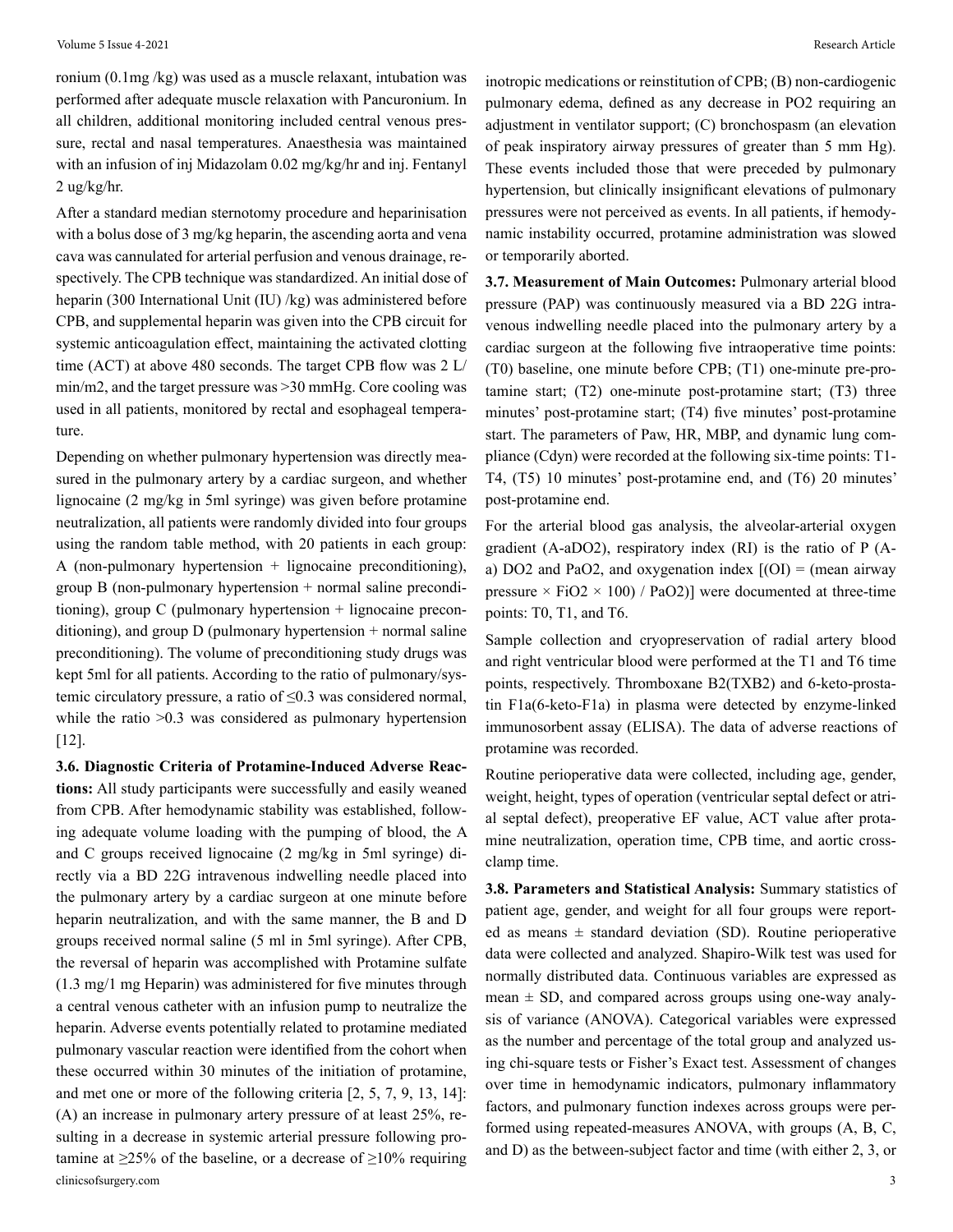6-time points, depending on the parameter) as the within-subject factor. Spearman's correlation analysis was performed to evaluate the relationship between pulmonary hemodynamic indicators and inflammatory factors. A P-value <0.05 was considered statistically significant. The statistical package SPSS 14.0 was used.

#### **4. Results**

Twenty patients were randomly assigned to each group. All the demographic and clinical profiles in the groups' A, B, C, and D were comparable ( $p > 0.05$ ) (Table 1 and 2). There was no case of pulmonary vasoconstriction in the group A. There was statistically no significant difference in the incidence of protamine adverse reactions between the four groups  $(P>0.05)$ , but there was a statistically significant difference in the incidence of protamine adverse reactions between the lidocaine group  $(A & C)$  and normal saline group (B & D) (X2=6.135; Fisher's exact test, P=0.029).

Nine cases of protamine-induced pulmonary vasoconstriction occurred from 80 cases in the three groups, with a total incidence of 11.25%. In group C, catastrophic pulmonary vasoconstriction responses occurred in the 3rd minute of protamine infusing in one patient, followed with an abrupt and significant increase in pulmonary artery pressure (PAPmax 88 mmHg), a slight elevation in airway pressure (Pawmax 17 mmHg), a sharp decrease in systemic BP (IBPmin 50/34 [41] mmHg), and the further development of right ventricular distension and bradycardia. With active treatment, the patient was immediately hyperventilated with 100% oxygen, multiple bolus doses of epinephrine were used to support the heart rate, and pumping with dopamine and milrinone was performed. A protamine-induced pulmonary vasoconstriction reaction occurred in the 3rd minute of protamine infusion in three patients in the group B, and five patients in the group D, and the symptoms were pulmonary hypertension, bronchospasm, hypotension, and bradycardia. One patient in the group B and two patients in the group D were relieved by themselves after half a minute without any interventions, while the rest of the patients received calcium chloride for mild/moderate hypotension, or epinephrine for severe hypotension, and were immediately hyperventilated with 100% oxygen for hypoxia (Table 3).

The intraoperative hemodynamic data during neutralization are presented in Figure 1 & Table 4. Compared with the group A, the PAP and Paw in the group B at the T3 time point were significantly higher, while the MAP in the group C at the T3 time point was significantly lower. Compared with the group C, the Paw in the group D at the T3 time point was significantly higher, while the Cydn in the group D at the T3 time point was significantly lower. Compared with the T1 time point, the PAP and Paw in the B and D groups at the T3 time point significantly increased, while the Cdyn in the B and D groups at the T3 and T4 time points significantly decreased.

The intraoperative pulmonary inflammatory data before neutralization and after neutralization are presented in Figure 2 and Table 5. Compared with the T1 time point, the plasma levels of TXB2 and 6-keto-PGF1a in the radial artery and right atrium in the four groups at the T6 time point decreased. At the T6 time point, the plasma TXB2 level in the A2 and B2 groups was higher than that in the A1 and B1 groups, respectively, while the level of 6-keto-PGF1a in the A2 and B2 groups was lower, respectively.

Spearman's correlation analysis was performed to evaluate the relationship between the plasma TXB2 level in the radial artery at the T6 time point and the PAP value at the T3 time point. The Paw value at the T4 time point revealed a (weak) correlation (correlation coefficient  $0.44$ ,  $P=0.000$  and  $0.25$ ,  $P=0.027$ , respectfully). Furthermore, the plasma TXB2 level in the right atrium at the T6 time point, the PAP value in the T3 time point, and the Paw value in the T4 time point revealed a (weak) correlation (correlation coefficient 0.41,  $P=0.000$  and 0.30,  $P=0.007$ , respectfully), while there was no correlation between the plasma 6-keto-PGF1a level in the radial artery or in the right atrium at the T6 time point, the PAP value at the T3 time point (correlation coefficient 0.09, P=0.413 and 0.2, P=0.85, respectively), and the Paw value at the T4 time point (correlation coefficient -0.20, P=0.079 and -0.14, P= 0.216, respectively).

| <b>Variables</b> | Group A $(n=20)$          |                           | $ Group B (n=20) Group C (n=20) Group D (n=20) p-value$ |                           |       |
|------------------|---------------------------|---------------------------|---------------------------------------------------------|---------------------------|-------|
| Age (yrs)        | $4.25 \pm 2.85$           | $4.73 \pm 2.31$           | $4.38 \pm 2.52$                                         | $4.52 \pm 2.83$           | 0.847 |
| Weight $(Kg)$    | $15.73\pm 6.41$           | $15.96 \pm 7.35$          | $15.41 \pm 8.51$                                        | $15.67 \pm 8.13$          | 0.763 |
| Height (cm)      | $101.25 \pm 15.72$        | $102.56 \pm 17.19$        | $100.25 \pm 19.32$                                      | $103.95 \pm 18.47$        | 0.642 |
| <b>Sex M:F%</b>  | 1:1.85<br>$(35\% : 65\%)$ | 1:1.22<br>$(45\% : 55\%)$ | 1:2.33<br>$(30\% : 70\%)$                               | 1:1.5<br>$(40\% \, 60\%)$ | 0.325 |

**Table 1**: Distribution of patient's demographic profile

Data are presented as means  $\pm$  standard deviation, ratio, and percentages. Group A: non-pulmonary hypertension  $+$  lignocaine preconditioning; group B: non-pulmonary hypertension + normal saline group; group C: pulmonary hypertension + lignocaine preconditioning group; group D: pulmonary hypertension + normal saline group. Yrs = Years, Kg = Kilogram, cm= centimetre, M = Male, F = Female, P is significant at<0.05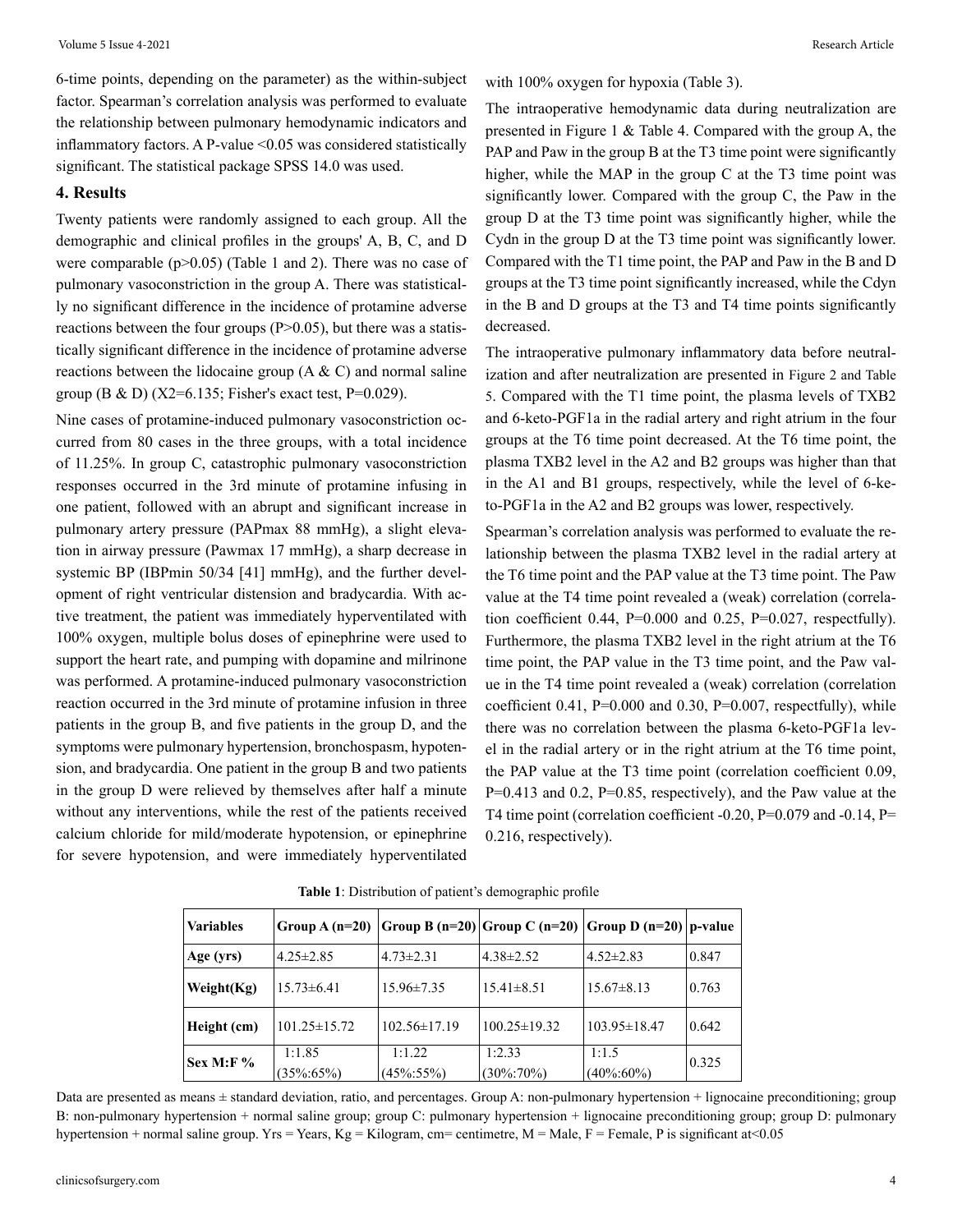| <b>Variables</b>                  |                    | Group A (n=20) Group B (n=20) Group C (n=20) Group D (n=20) p-value |                    |                  |       |
|-----------------------------------|--------------------|---------------------------------------------------------------------|--------------------|------------------|-------|
| Types of surgery ASD : VSD        | 6:14               | 8:12                                                                | 7:13               | 8:12             | 0.465 |
| <b>Preoperative EF (%)</b>        | 69.45±6.89         | $171.53 \pm 5.24$                                                   | $68\pm 6.31$       | 69.38±6.75       | 0.738 |
| <b>CPB</b> time (minutes)         | 153.06±21.35       | $46.32 \pm 20.68$                                                   | 149.57±19.06       | 148.10±14.54     | 0.424 |
| Aortic cross-clamp time (minutes) | $33.32 \pm 15.82$  | $35.70 \pm 16.53$                                                   | $129.55 \pm 13.85$ | 31.90±17.35      | 0.561 |
| Post protamine ACT (seconds)      | $125.35 \pm 11.86$ | $128.80 \pm 17.63$                                                  | $123.35 \pm 13.47$ | $124.50\pm16.39$ | 0.743 |

Data are presented as means ± standard deviation, ratio, and percentages. ASD- atrial septal defect, VSD- ventricular septal defect, EF-ejection fraction, CPB- cardiopulmonary bypass, ACT-activated clotting time.

**Table 3:** Clinical manifestation of pulmonary vasoconstriction and treatments

| <b>Number of cases</b><br>suffered<br>pulmonay<br>vasoconstriction<br>in each group | <b>Manifestation</b><br>PAP<br>$baseline \rightarrow max$<br>(mmHg) | Paw baseline<br>$\rightarrow$ max(mmHg) | <b>Cydn baseline</b><br>$\rightarrow$ min(ml/cmH20) | <b>BP</b> baseline<br>$\rightarrow$ min (mmHg) | <b>HR</b> baseline<br>$\rightarrow$ min (beats/min) | <b>Treatment</b>                                                                                                     |
|-------------------------------------------------------------------------------------|---------------------------------------------------------------------|-----------------------------------------|-----------------------------------------------------|------------------------------------------------|-----------------------------------------------------|----------------------------------------------------------------------------------------------------------------------|
| 3 cases group B                                                                     | $17 \rightarrow 30$                                                 | $14 \rightarrow 25$                     | $16 \rightarrow 5$                                  | $105/56(83) \rightarrow 80/40(56)$             | $116 \rightarrow 94$                                | The symptoms relieved<br>automatically after half a<br>minutewithout intervention                                    |
|                                                                                     | $13 \rightarrow 34$                                                 | $13 \rightarrow 30$                     | $28 \rightarrow 8$                                  | $96/59(71) \rightarrow 66/36(48)$              | $94 \rightarrow 83$                                 | Hyperventilated<br>with 100% oxygen<br>for hypoxia;                                                                  |
|                                                                                     | $17 \rightarrow 44$                                                 | $9 \rightarrow 28$                      | $10 \rightarrow 7$                                  | $132/76(99) \rightarrow 89/46(65)$             | $117 \rightarrow 113$                               | Calcium chloride for<br>mild/moderate<br>hypotension; Epinephrine<br>for severe hypotension                          |
| 1 case in group C                                                                   | $139 \rightarrow 88$                                                | $12 \rightarrow 17$                     | $11 \rightarrow 9$                                  | $112/69(85) \rightarrow 50/34(41)$             | $117 \rightarrow 103$                               | Hyperventilated with<br>100% oxygen;<br>Epinephrine: 1mg,<br>Dopamine:<br>3-8ug/kg/min Milrinone:<br>$0.5$ ug/kg/min |
| 5 cases group D                                                                     | $16 \rightarrow 24$                                                 | $14 \rightarrow 18$                     | $16 \rightarrow 11$                                 | $100/64(77) \rightarrow 91/51(65)$             | $144 \rightarrow 131$                               | The symptoms relieved<br>automatically                                                                               |
|                                                                                     | $22 \rightarrow 38$                                                 | $16 \rightarrow 22$                     | $15 \rightarrow 3$                                  | $72/39(50) \rightarrow 69/37(49)$              | $120 \rightarrow 119$                               | after half a minute without<br>intervention                                                                          |
|                                                                                     | $23 \rightarrow 35$                                                 | $13 \rightarrow 17$                     | $19 \rightarrow 11$                                 | $78/48(58) \rightarrow 47/34(40)$              | $112 \rightarrow 87$                                | Hyperventilated with<br>100% oxygen for hypoxia;                                                                     |
|                                                                                     | $35 \rightarrow 48$                                                 | $17 \rightarrow 26$                     | $13 \rightarrow 4$                                  | $82/53(68) \rightarrow 66/40(51)$              | $138 \rightarrow 135$                               | Calcium chloride for mild/<br>moderate hypotension                                                                   |
|                                                                                     | $33 \rightarrow 58$                                                 | $17 \rightarrow 32$                     | $10 \rightarrow 5$                                  | $125/86(107) \rightarrow 66/43(54)$            | $131 \rightarrow 122$                               | Epinephrine for severe<br>hypotension                                                                                |

Group A: non-pulmonary hypertension + lignocaine preconditioning; group B: non-pulmonary hypertension + normal saline preconditioning; group C: pulmonary hypertension + lignocaine preconditioning; group D: pulmonary hypertension + normal saline preconditioning.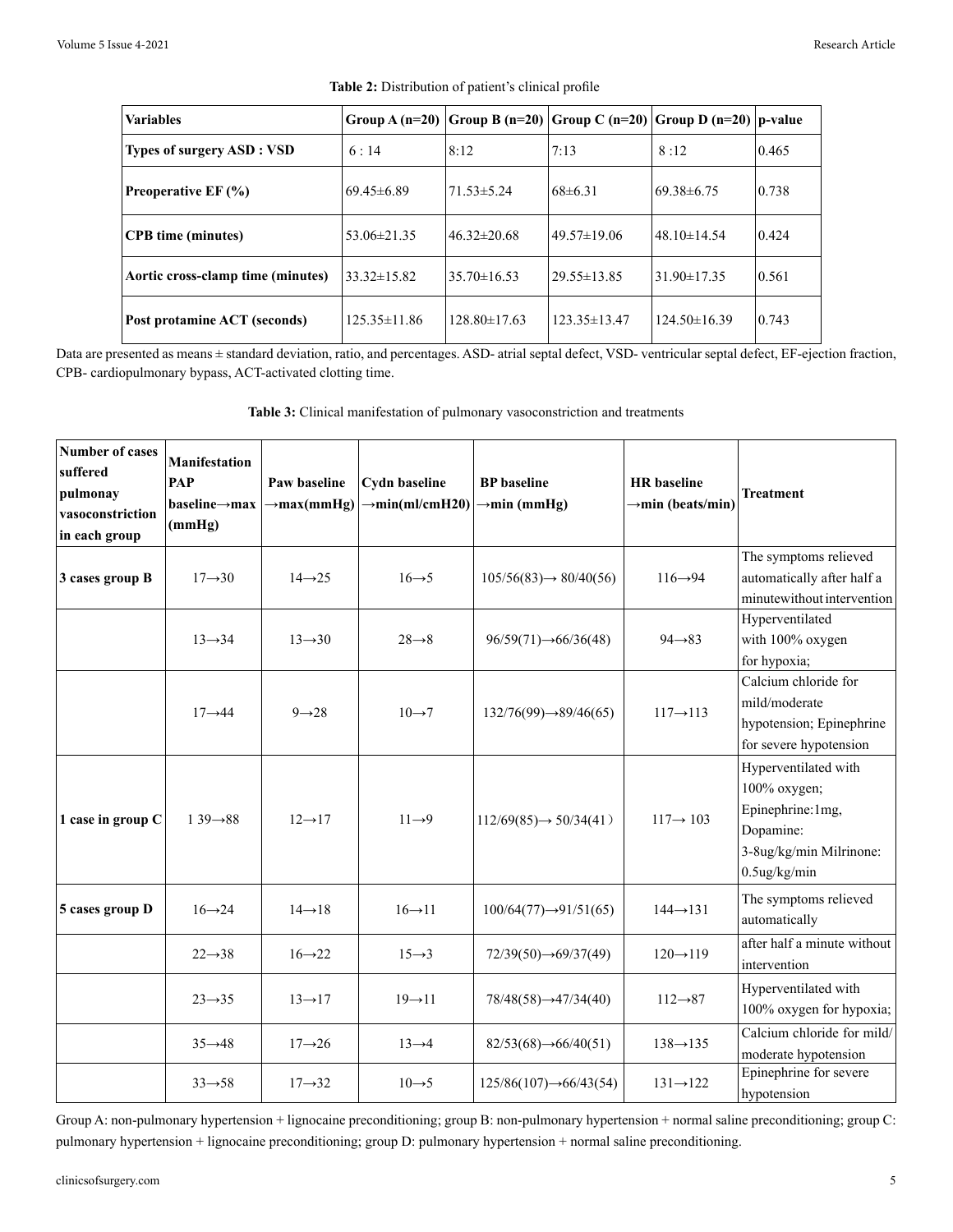

#### **Figure 1:** Intraoperative hemodynamic

MAP- mean arterial pressure, HR- heart rate, T-time point, T1-1 min pre protamine start, T2- 1 min post protamine start, T3- 3 min post protamine start, T4- 5 min post protamine start, T5- 10 min post protamine end.

| T            | <b>T1</b>          | <b>T2</b>          | T <sub>3</sub>           | <b>T4</b>                     | T <sub>5</sub>           |
|--------------|--------------------|--------------------|--------------------------|-------------------------------|--------------------------|
|              | <b>MAP</b>         | (mmg)              |                          |                               |                          |
| A            | 73.65±12.80        | $77.15 \pm 12.85$  | $81.00 \pm 14.23$        | 81.95±13.19                   | 75.20±7.91               |
| B            | 73.80±14.15        | 74.90±15.12        | 74.60±17.17              | 80.70±13.55                   | 73.70±10.28              |
| $\mathbf C$  | 73.70±14.54        | $75.30 \pm 13.63$  | $75.75 \pm 15.63$        | $80.50 \pm 16.22$             | 74.00±14.64              |
| D            | 71.70±16.59        | 74.10±15.33        | 69.70±15.99*             | 76.95±15.48                   | 71.30±12.76              |
|              | <b>HR</b>          | (beats/min)        |                          |                               |                          |
| A            | 112.60±29.14       | $114.05 \pm 15.72$ | $112.70 \pm 16.06$       | $111.50 \pm 15.73$            | $114.60 \pm 17.08$       |
| B            | $121.50 \pm 14.65$ | 119.75±14.29       | $116.70 \pm 15.60$       | 117.40±9.96                   | $116.00 \pm 11.83$       |
| $\mathbf C$  | 115.05 ± 17.42     | $115.05 \pm 15.67$ | $112.10 \pm 15.22$       | 114.60±17.82                  | $114.35 \pm 14.30$       |
| D            | 123.20±15.87       | $120.30 \pm 16.12$ | $119.40 \pm 16.32$       | $117.15 \pm 18.56$            | 119.05 ± 12.72           |
|              | PAP                | (mmHg)             |                          |                               |                          |
| $\mathbf A$  | 17.30±4.26         | 17.40±4.42         | $20.60 \pm 6.19$         | 19.65±4.38                    | $\overline{\phantom{0}}$ |
| B            | 19.40±5.60         | 19.70 ± 5.62       | $24.40\pm8.46*$          | $21.25 \pm 5.87$              | $\frac{1}{2}$            |
| $\mathbf C$  | $27.75 \pm 7.25$   | 27.05 ± 6.95       | 31.40±15.25              | 30.45 ± 9.85                  | $\overline{\phantom{0}}$ |
| D            | $27.40 \pm 8.31$   | 27.80 ± 7.98       | 32.35±11.24 <sup>¥</sup> | $30.30 \pm 9.22$              | $\overline{\phantom{a}}$ |
|              | Paw                | (mmHg)             |                          |                               |                          |
| $\mathbf{A}$ | 13.80±2.41         | 14.15±4.87         | 15.95 ± 3.28             | $15.50 \pm 2.43$              | $13.75 \pm 2.43$         |
| B            | $13.75 \pm 3.18$   | $14.00 \pm 3.08$   | $16.80 \pm 7.67$         | $18.25 \pm 6.54$ **           | 13.85 ± 3.82             |
| $\mathbf C$  | 14.40±2.06         | $14.80 \pm 2.73$   | $15.95 \pm 3.62$         | $15.25 \pm 3.09$              | $14.35 \pm 2.28$         |
| D            | 14.70±2.89         | $14.70 \pm 3.13$   | $16.45 \pm 5.48$         | $18.75 \pm 3.56$ <sup>†</sup> | $14.40 \pm 3.15$         |
|              | Cdyn               | (ml/cmH20)         |                          |                               |                          |
| $\mathbf A$  | 14.30±4.16         | $14.35 \pm 3.73$   | 12.55±4.68               | 12.05±4.44                    | 14.90±4.24               |
| B            | 13.65±5.69         | $13.30 \pm 5.55$   | 11.45±4.91*              | $10.40\pm4.86*$               | 14.50 ± 5.17             |
| $\mathbf C$  | 13.10±4.94         | 13.05±4.89         | 12.85±4.79               | $12.05 \pm 5.45$              | 12.95±4.05               |
| D            | $13.60 \pm 3.47$   | $13.00 \pm 3.51$   | $11.20 \pm 4.20$ *       | $9.55 \pm 4.07$ <sup>†</sup>  | 13.45 ± 5.92             |

**Table 4:** Intraoperative haemodynamic variables compared with groups and time

Data are presented as mean ± SD. Significant differences are expressed as follows: Data compared with A group- x, with C group- † with T1 time point-¥ if p<0.05. MAP-mean arterial pressure, HR-heart rate, PAP-pulmonary artery pressure, Paw-airway pressure, Cdyn-dynamic pulmonary compliance, T-time point, T1-1 min pre protamine start, T2- 1 min post protamine start, T3- 3 min post protamine start, T4- 5 min post protamine start, T5- 10 min post protamine end.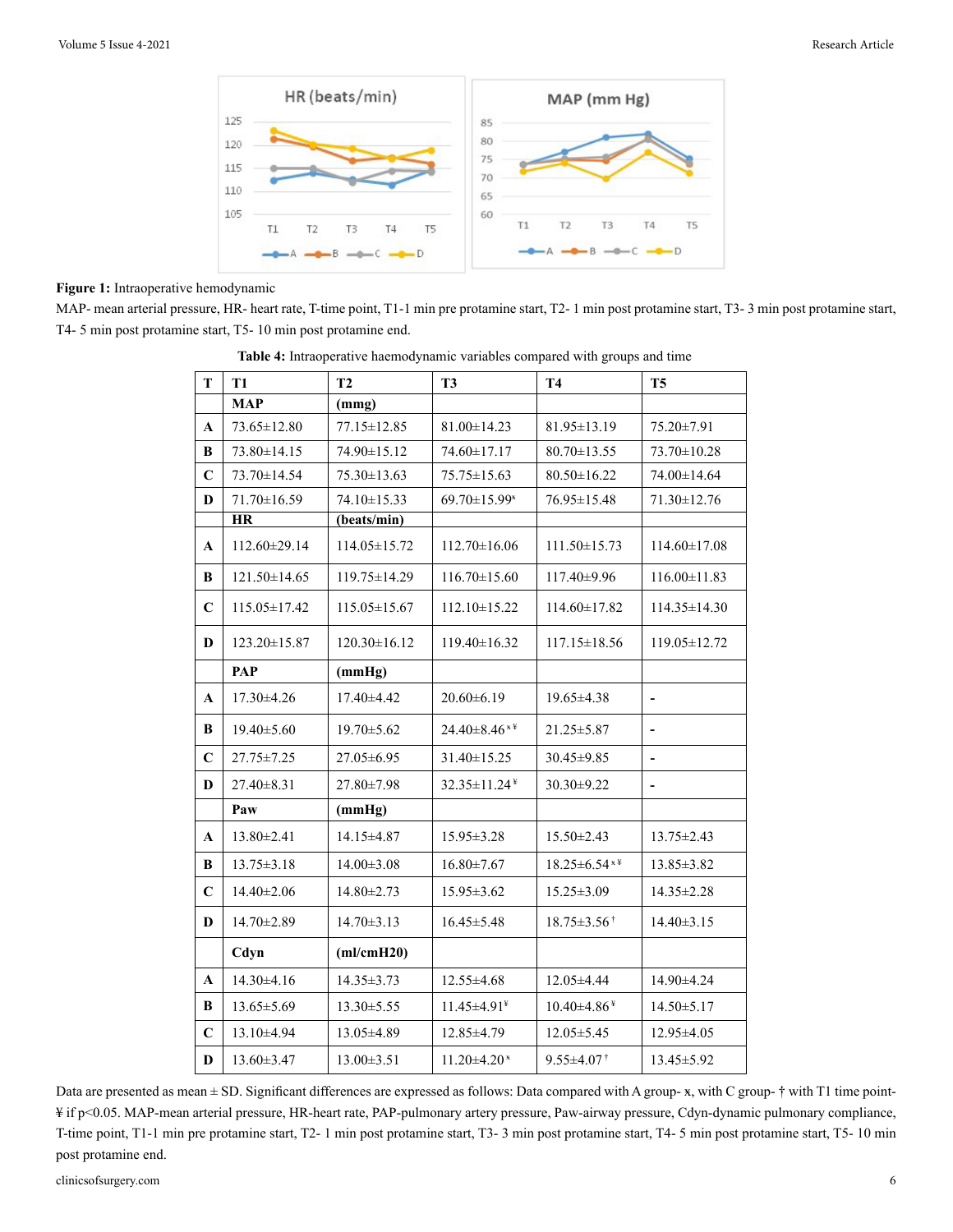

## **Figure 2:** Inflammatory compounds in four groups at a different time

TXB2, thromboxane B2; 6-keto-PGF1a, 6-keto-prostaglandin F1a. Rar- radial artery, Rat- right atrium, T1 -1 min pre protamine start, T6 -20 min post protamine end.

| Compounds         | <b>T1Radial artery</b> | <b>T1Right atrium</b> | <b>T6Radial artery</b>              | <b>T6Right atrium</b>         |
|-------------------|------------------------|-----------------------|-------------------------------------|-------------------------------|
| TXB <sub>2</sub>  | (pg/ml)                |                       |                                     |                               |
| A                 | $4046.07 \pm 1358.21$  | $3800.72 \pm 1367.60$ | $2015.98 \pm 1130.71$ <sup>¥</sup>  | $1806.45\pm 669.26^*$         |
| B                 | $4062.27 \pm 1297.22$  | 3904.48±1087.11       | $2835.11 \pm 1536.47$ <sup>**</sup> | $2663.43 \pm 1786.04$ **      |
| $\mathcal{C}$     | 4906.03±1460.70        | $4563.12 \pm 1235.46$ | 3085.53±2092.23 <sup>¥</sup>        | $2754.69 \pm 1400.07^*$       |
| D                 | $4618.44\pm 618.00$    | $4307.31 \pm 1140.12$ | 3532.93±1535.05 <sup>†¥</sup>       | $3149.82\pm1446.41^{\dagger}$ |
| $6 - \text{keto}$ | $PGF1$ a (pg/ml)       |                       |                                     |                               |
| A                 | $1402.50 \pm 355.61$   | 1326.95±344.56        | $579.50 \pm 142.28^*$               | $568.95 \pm 133.61^*$         |
| B                 | 1383.90±325.46         | 1327.80±443.21        | $480.55 \pm 148.62$ **              | $473.30 \pm 145.81$ * $*$     |
| $\mathcal{C}$     | 2042.55 ± 384.75       | 1828.35 ± 328.71      | 778.95±165.02 <sup>¥</sup>          | $667.35 \pm 158.82^*$         |
| D                 | 1882.45 ± 303.66       | 1777.95±525.26        | 658.40±155.89 <sup>†¥</sup>         | 548.60±143.73 <sup>†¥</sup>   |

**Table 5:** Inflammatory compounds data compared with groups and time

Data are presented as mean  $\pm$  standard deviation (SD). Data compared with A group-  $\mathbf{x}$ , with C group-  $\dagger$  with T1 time point- ¥ and (p<0.05) significant differences are expressed. T1- 1 min pre protamine startT6-20 min post protamine end, TXB2, thromboxane B2; 6-keto-PGF1a, 6-keto-prostaglandin F1a.

Intraoperative pulmonary function data before neutralization and after neutralization are presented in Table 6. Compared with the T0 time point, the OI in the group D at the T1 and T6 time points significantly decreased, while the levels of RI and A-aDO2 in the

B, C, and D groups at the T1 time point were significantly higher. However, the levels of RI and A-aDO2 in the group C at the T6 time point recovered to that in the T0 time point.

| Group       | T <sub>0</sub>      | T1                         | T6                    |
|-------------|---------------------|----------------------------|-----------------------|
| $OI$ (mmHg) |                     |                            |                       |
| A           | $423.85 \pm 129.91$ | $369.01 \pm 115.22$        | $403.60 \pm 126.53$   |
| B           | 422.40±109.69       | 359.95 ± 123.29            | $371.67 \pm 128.45$   |
| C           | $426.93 \pm 101.09$ | $363.87 \pm 148.86$        | $378.61 \pm 137.69$   |
| D           | $426.68 \pm 115.65$ | 349.85±121.22 <sup>¥</sup> | $358.12 \pm 139.08^*$ |

**Table 6:** Intraoperative pulmonary function data compared at a different time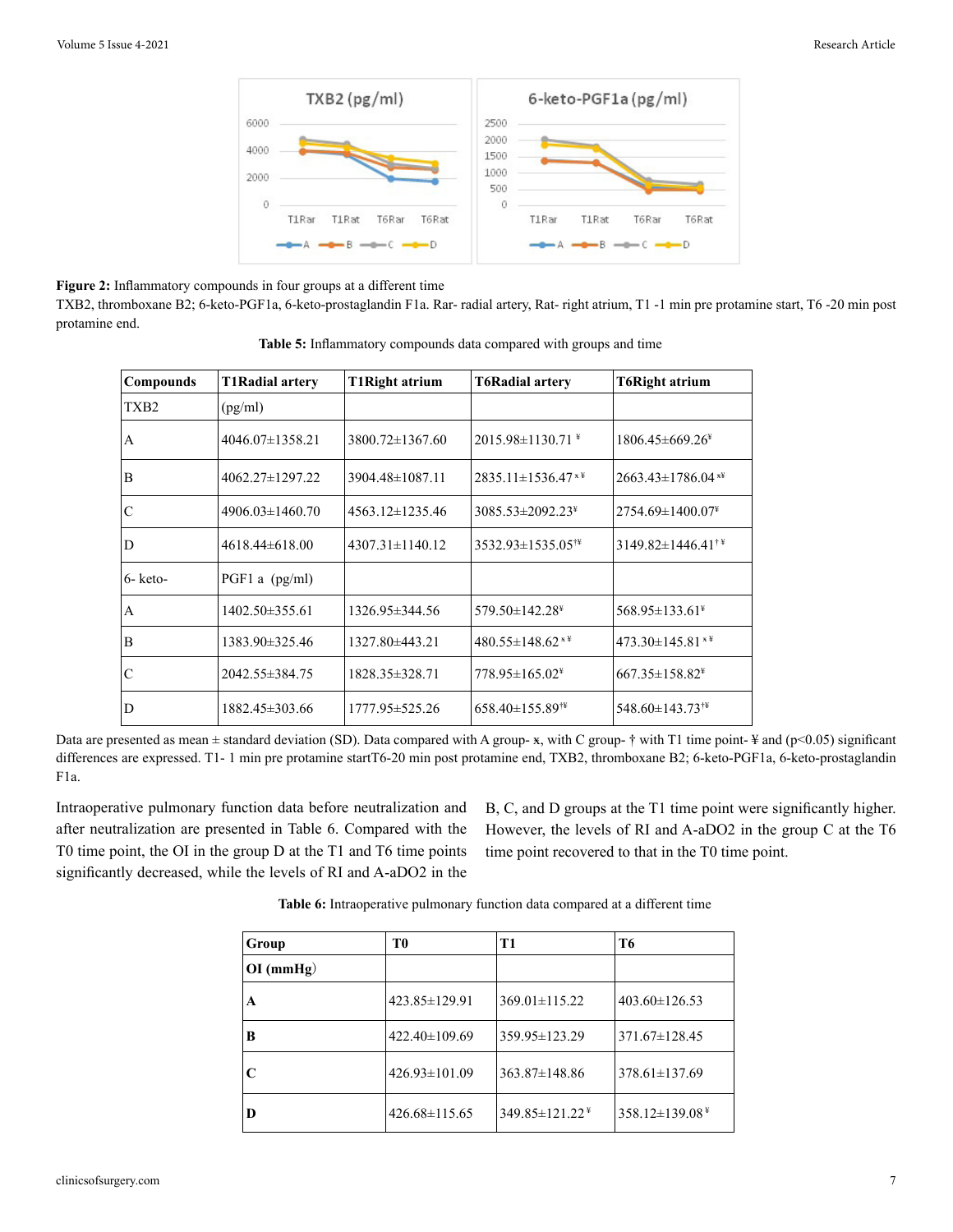| RI                      |                    |                                  |                    |
|-------------------------|--------------------|----------------------------------|--------------------|
| $\mathbf{A}$            | $0.59 \pm 0.47$    | $0.94 \pm 0.77$                  | $0.78 \pm 0.70$    |
| B                       | $0.40 \pm 0.31$    | $1.03 \pm 0.92^*$                | $0.84 \pm 0.69^*$  |
| $\overline{\mathbf{C}}$ | $0.49 \pm 0.44$    | $1.05 \pm 0.94$ <sup>¥</sup>     | $0.79 \pm 0.57$    |
| D                       | $0.53 \pm 0.44$    | $1.18 \pm 1.12^*$                | $1.08 \pm 0.93^*$  |
| $A-aDO2$ (mmHg)         |                    |                                  |                    |
| $\mathbf{A}$            | $88.15 \pm 48.10$  | 143.10±77.57                     | 109.80±62.49       |
| B                       | 74.40±40.66        | $175.40\pm95.38*$                | $131.10\pm 61.70$  |
| $\mathbf C$             | 97.25±92.04        | $183.65 \pm 73.04$ <sup>¥</sup>  | $128.50 \pm 35.31$ |
| D                       | $102.15 \pm 75.91$ | $186.47 \pm 112.13$ <sup>¥</sup> | $145.43\pm97.40*$  |

Data are presented as mean  $\pm$  SD. Significant differences are expressed as follows: Compared with T0 group - ¥ (p<0.05). T0 -baseline (1 min before CPB), T1 -1 min pre protamine start T6 -20 min post protamine end, A-aDO2- alveolar-arterial oxygen difference. OI-oxygen index is calculated as (mean airway pressure  $\times$  FiO2  $\times$  100) / PaO2, RI-respiratory index is the ratio of P (A-a) DO2 and PaO2.

#### **5. Discussion**

Protamine can induce severe pulmonary vasoconstriction in cardiac surgery. During the past decades, many cases were diagnosed as protamine-induced severe pulmonary vasoconstriction [7-9]. There are 2 mechanisms about pulmonary vasoconstriction induced by protamine infusion. The local excess of heparin-protamine complex, which is caused by rapid infusion of protamine, is thought to cause lift-threatened adverse hemodynamic reaction [2, 3]. Besides, the animal and human experiments showed that contact with the oxygenator surface can activate the complement system through alternate pathways, leading to the generation of anaphylatoxins complements C3a and C5a [13, 14]. This causes smooth muscle contraction, accumulation of platelets and leucocytes activation in the lungs, which subsequently induce the release of a large number of proteolytic enzymes to cause lung injury [13, 15]. As a result, pulmonary vasoconstriction, and potential lung injury would likely be mediated through complement-mediated C5a-induced TXA2 generation and might thereby result in the development of various cardiovascular adverse effects, such as pulmonary artery pressure elevation, right ventricular/right atrial pressures elevation, and systemic hypotension. Therefore, the regimen of treatment is to reduce pulmonary artery pressure and inhibit inflammatory responses, to reduce the generation of TXA2, which may be useful [3].

Our results indicate that precondition of lignocaine before the neutralization of heparin effectively prevents protamine-induced pulmonary vascular reaction during CHD repair. The pulmonary circulation hemodynamic indexes (PAP, Paw, and Cydn) of patients receiving lignocaine preconditioning before heparin neutralization experienced less fluctuations than that of the patients receiving normal saline preconditioning. Cydn is the ratio of the change in lung volume to the change in pressure over a tidal breath, with the pressure measured at moments of zero flow during breathing; its fall usually implies a narrowing of subtending alveoli. Meanwhile, the plasma TXB2 level of patients receiving lignocaine preconditioning was lower than that of patients receiving normal saline preconditioning, while the level of 6-keto-PGF1a of patients receiving lignocaine preconditioning was higher. Post protamine pulmonary function (OI, RI, and A-aDO2) was unchanged when compared with the baseline in patients receiving lignocaine preconditioning, but this worsened in patients receiving normal saline preconditioning. RI is the ratio of P(A-a) DO2 and PaO2 and it can reflect the function of pulmonary ventilation and Oxygen exchange. OI reflect the effects of respirator pressure on oxygenation.

Severe protamine-mediated pulmonary hypertension is more likely associated with the anaphylactoid reaction. Protamine is known to be immunogenic, and the large complex formed by protamine binds to heparin in a charger-dependent manner, which are also immunogenic. The neutralization of heparin with protamine in patients undergoing CPB procedure activates the complement: the system through two cascades, protamine and protamine/heparin complexes can directly activate the complement system in the lung through the classical way when protamine was administered into the pulmonary circulation. Lignocaine may not avoid the so feared catastrophic anaphylactic reactions to protamine. The anti-inflammatory effect of lidocaine is well-recognized in literature. These include the inhibition of granulocyte adherence, the inhibition of neutrophil function, including chemotaxis and superoxide anion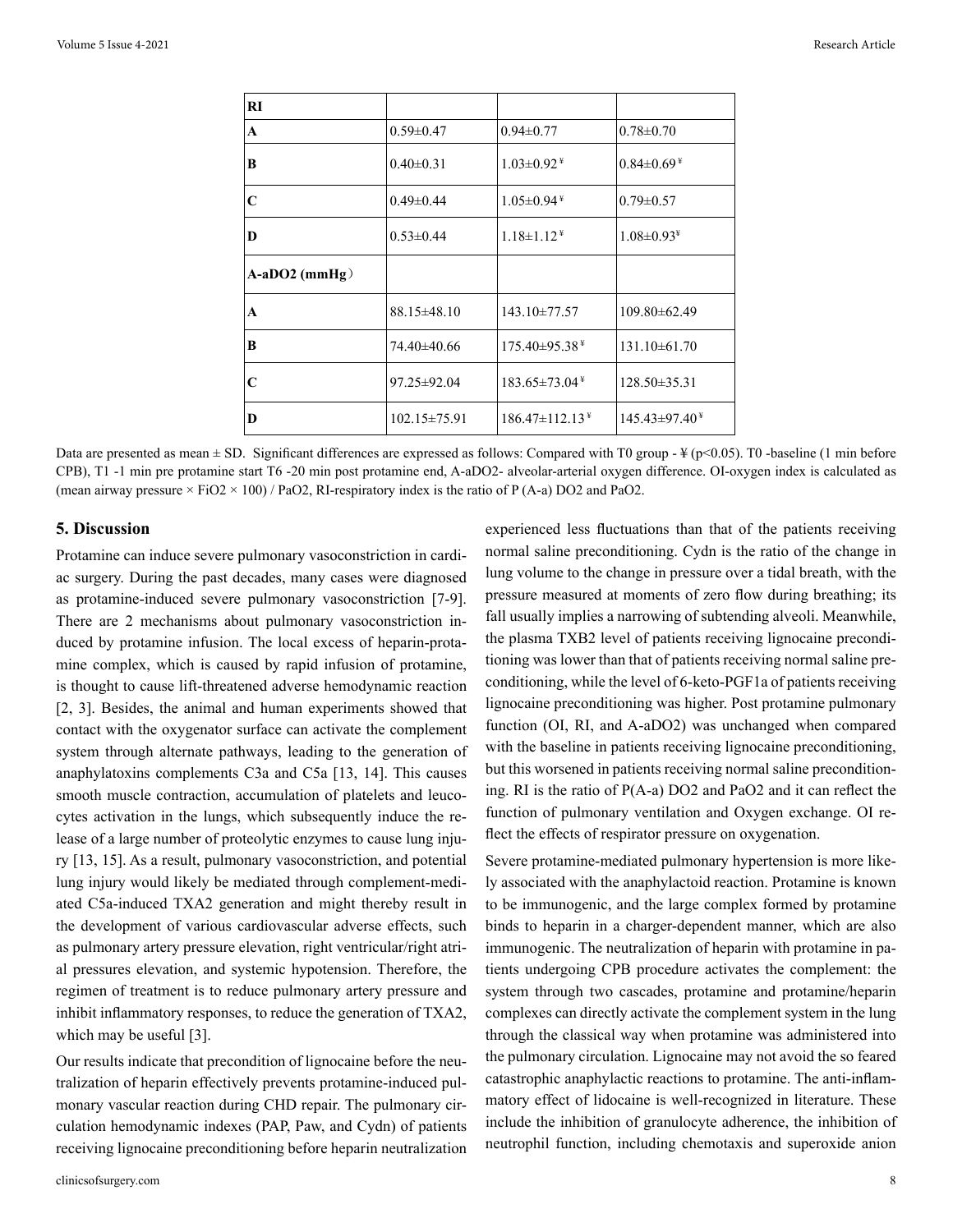release [16], and the inhibition of the release of cytokines and proteolytic enzymes [17], which have a certain protective effect on vascular endothelial cells. Meanwhile, lignocaine is known to inhibit aggregation and the activation of platelets and decrease the serum concentration of TXB2 [18].

This study was designed to investigate the potential cardiopulmonary benefits of lignocaine preconditioning before the neutralization of protamine. Looking at available clinical literature lignocaine 2 mg/kg is considered hemodynamically safe, so we decided on this dosage of lignocaine [10, 19]. Regarding hemodynamic function, the present study indicated that lignocaine preconditioning before the neutralization of protamine can effectively reduce pulmonary vasoconstriction response, and enhance the resistance of the blood vessel wall to the harmful stimulation of protamine, reducing the stress responses and spasm reaction of the pulmonary vascular and tracheal smooth muscle caused by the direct stimulation of protamine. At the time point of one-minute pre-protamine administration, the values of PAP and Paw were significantly higher in the B group than that in the A group, while the values of MAP in the C group were significantly lower. Meanwhile, Paw was significantly higher in the D group than that in the C group, while the values of Cydn were significantly lower in the D group. Furthermore, when the values of one-minute pre-protamine administration were compared with that of three-minute post-protamine administration, patients in the B and D groups exhibited a mean increase in PAP and Paw. Furthermore, when these were compared with the values at three-minute and four-minute post-protamine administration, patients in the B and D groups exhibited a mean decrease in Cdyn. The differences in pulmonary circulation indexes between the two routes of prevention (lignocaine/normal saline) were even more impressive and clinically relevant when considering the number of patients in each group who experienced advise pulmonary vascular reactions. Although without statistically significant difference, substantially more patients in the B and D groups (3 and 5, respectively) experienced advise pulmonary vascular reactions at this time point, when compared to patients in the A and C groups (0 and 1, respectively). Furthermore, the incidence of protamine adverse reactions in the lignocaine group (A and C groups) was lower than that in the normal saline group (B and D group).

Regarding to pulmonary inflammatory response indexes, the present study indicated that lignocaine preconditioning before the neutralization of protamine effectively reduces TXB2 release and increases 6-keto-PG-F1a generation to inhibit the inflammatory response in the lung. At the time point of the 20th-minute post– protamine administration, the plasma TXB2 levels in the B and D groups were higher than that in the A and C groups, and the levels of 6-keto-PGF1a in the B and D groups were lower. Our findings of pulmonary inflammatory response indexes were similar to Jerath A. et al., in their study they used inhaled prostacyclin for the successful management of severe protamine-induced pulmonary hypertension [20].

Regarding pulmonary function, the present study indicated that lignocaine preconditioning before the neutralization of protamine may improve respiratory function. Even though the baseline values were compared with that at one-minute pre-protamine administration, the values of OI in the C group exhibited a mean increase, and the values of RI and A-aDO2 in the B, C, and D groups exhibited a mean decrease, but the values of RI and A-aDO2 in the C group at the time point of the 20-minute post–protamine administration recovered to baseline.

#### **6. Conclusion**

All physicians should alert to severe pulmonary vasoconstriction induced by protamine in cardiac surgery. The primary symptom was hypotension shortly after protamine infusion, combined with increasing in PAP. The use of lignocaine preconditioning before the neutralization of heparin exerts its effect through the inhibition of TXB2 release and generation of 6-keto-PG-F1a, in order to inhibit the inflammatory responses in the lung and pulmonary vasoconstriction responses, which are caused by the direct stimulation of protamine. By reducing the occurrence rate of pulmonary vascular adverse reactions induced by protamine, lignocaine improves respiratory function and plays a certain role in lung protection.

#### **References**

- 1. Boer C, Meesters MI, Veerhoek D, Vonk ABA. Anticoagulant and side-effects of protamine in cardiac surgery: a narrative review. British journal of anaesthesia. 2018; 120 (5): 914-927.
- 2. [Tiwari D, Saraogi A, Gehlot R. Life-threatening protamine allergic](https://pubmed.ncbi.nlm.nih.gov/27052084/) [reaction in a patient with extra-adrenal pheochromocytoma under](https://pubmed.ncbi.nlm.nih.gov/27052084/)[going off-pump coronary artery bypass grafting. Ann Card Anesth.](https://pubmed.ncbi.nlm.nih.gov/27052084/)  [2016; 19: 351-3.](https://pubmed.ncbi.nlm.nih.gov/27052084/)
- 3. Comunale ME, Maslow A, Robertson LK, et al. Effect of site of venous protamine administration, previously alleged risk factors, and preoperative use of aspirin on acute protamine-induced pulmonary vasoconstriction. J Cardiothorac Vasc Anaesth. 2003; 17: 309-13.
- 4. [Bruins P, te Velthuis H, Eerenberg-Belmer AJ, Yazdanbakhsh AP, de](https://pubmed.ncbi.nlm.nih.gov/10959695/) [Beaumont EM, Eijsman L, Trouwborst A, Hack CE. Heparin-prota](https://pubmed.ncbi.nlm.nih.gov/10959695/)[mine complexes and C-reactive protein induce activation of the clas](https://pubmed.ncbi.nlm.nih.gov/10959695/)[sical complement pathway: Studies in patients undergoing cardiac](https://pubmed.ncbi.nlm.nih.gov/10959695/) [surgery and in vitro. Thromb Haemost 2000; 84: 237-43.](https://pubmed.ncbi.nlm.nih.gov/10959695/)
- 5. Kimmel SE, Sekeres M, Berlin JA, Ellison N. Mortality and adverse events after protamine administration in patients undergoing cardiopulmonary bypass. Anesth Analg. 2002; 94: 1402-8.
- 6. Singh S, Zanwar YN, Okyere I. Does Meticulous Blood Glucose Control During Cardiopulmonary Bypass Improves Outcome In Paediatric Patients? EAS J Anesthesiol Crit Care. 2020; 2 (4): 151-9.
- 7. [Guan Z, Shen X, Zhang YJ, Li XG, Gao YF, Tan J, et al. Use of epo](https://pubmed.ncbi.nlm.nih.gov/29995750/)-